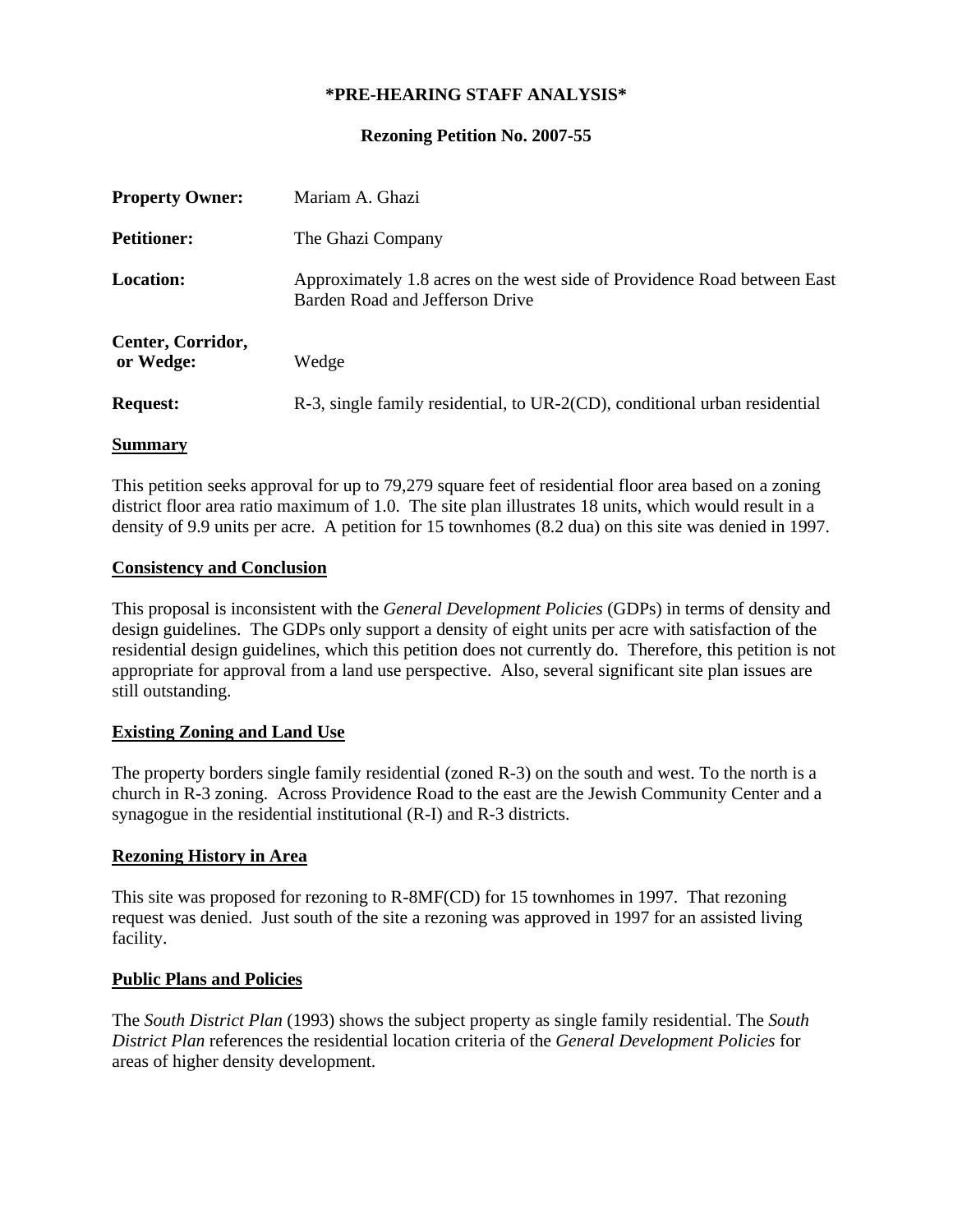Staff Analysis 2007-55 Page 2

The Residential Location and Design section of the *General Development Policies* (2003) (GDP) provide the criteria for determining appropriate locations for higher density development. The assessment consists of a point system used to evaluate individual sites. Included in the *GDP* criteria are *General Design Guidelines* for Multi-family and Attached Single-family Development. In order to gain the four points from the *Design Guidelines* item, all of the standards must be met. The site's score is as follows:

| <b>Assessment Criteria</b>                | Density Category – 12 dua                   |
|-------------------------------------------|---------------------------------------------|
| Meeting with Staff                        | $1$ (Yes)                                   |
| Sewer and Water Availability              | $2$ (CMUD)                                  |
| Land Use Accessibility                    | 2 (Medium; 3 uses in $\frac{1}{2}$ mile)    |
| <b>Connectivity Analysis</b>              | 2 (Medium Low)                              |
| <b>Road Network Evaluation</b>            | 0(No)                                       |
| <b>Design Guidelines</b>                  | 4 (assumed, but not currently met)          |
| <b>Other Opportunities or Constraints</b> | NA                                          |
| <b>Minimum Points Needed: 12</b>          | Total Points: 11 (if design guidelines were |
|                                           | met)                                        |

Based on the score, the site is appropriate for development up to only 8 dwelling units per acre, and only under a design that fully complies with the Residential Design Guidelines.

# **Proposed Request Details**

The site plan accompanying this petition contains the following provisions:

- Access is provided by a single driveway at the traffic light on Providence Road / Shalom Drive.
- Four two-story buildings are proposed.
- Buffers of 13.5 feet with a six-foot solid masonry wall are provided on the southern, western, and a portion of the northern property lines. The remainder of the northern boundary contains a wrought iron fence with masonry pilasters. The wrought iron fence continues along the Providence Road side of the property.
- A 20-foot setback is proposed from the back of the future curb on Providence Road.
- Building facades may not contain vinyl or metal siding.
- Elevations are included as part of the site plan.
- The lack of private open space per unit indicates that these will either be rental units or condominiums. Townhomes with lots require private open space.

# **Public Infrastructure**

**Traffic Impact / CDOT Comments**. As of the preparation of this report CDOT had not commented on the revised site plan. However, their earlier comments stated that neither CDOT nor NCDOT would allow a low volume driveway connection to the signalized intersection on Providence Road. (see attached memo)

**CATS.** CATS had no comments on this petition. Local and express bus service run on Providence Road.

**Connectivity.** There are no opportunities for additional connectivity from this site.